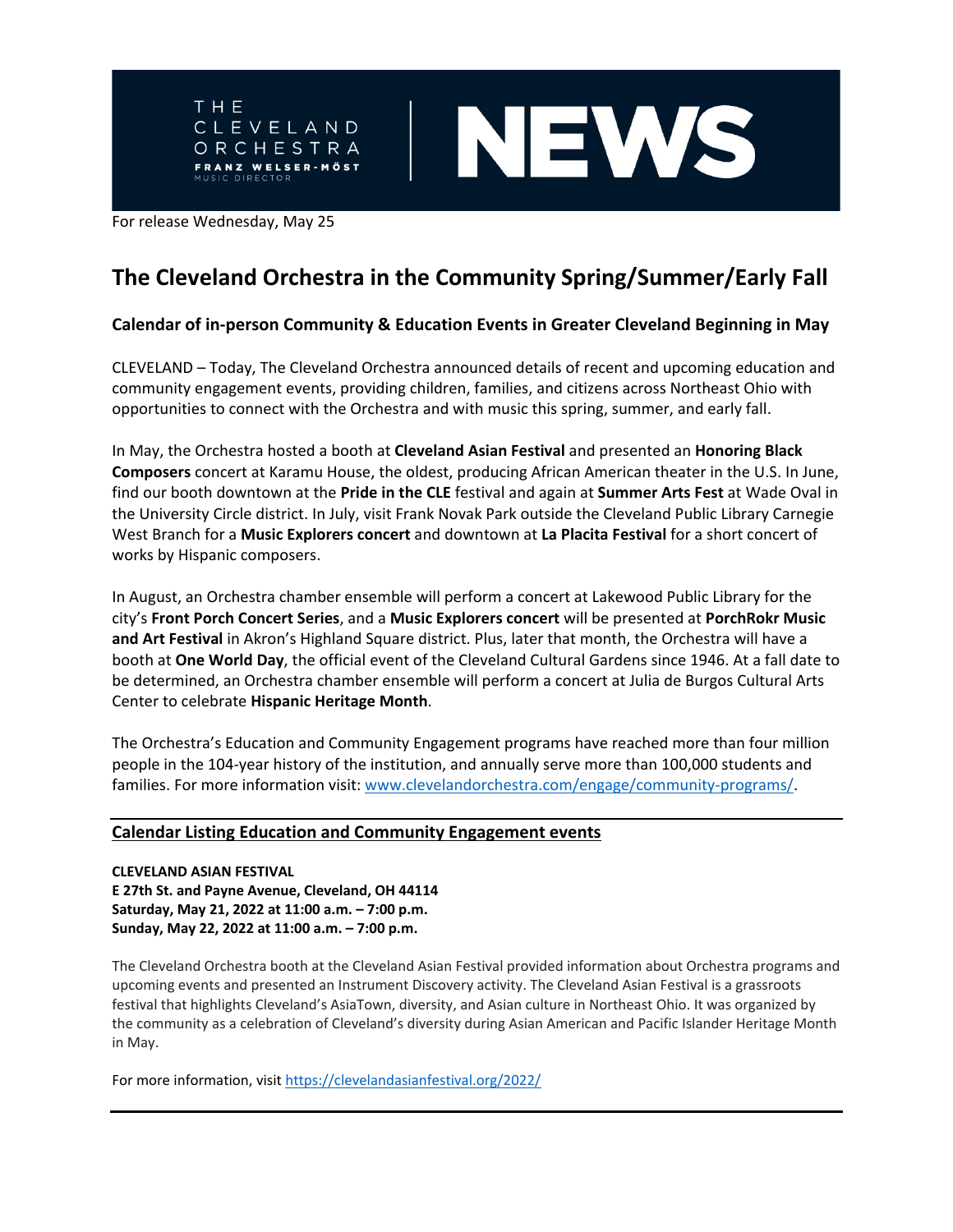#### **HONORING BLACK COMPOSERS**

#### **Karamu House, 2355 E 89th Street, Cleveland, OH 44106**

**Tuesday, May 24, 2022 at 7:00 p.m.**

Performed by Members of The Cleveland Orchestra In collaboration with The Cleveland Orchestra Elayna Duitman, *violin* Kathleen Collins, *violin* Sonja Molloy, *viola* Charles Bernard, *cello* Frank Rosenwein, *oboe* Carolyn Gadiel Warner, *piano* Isabel Trautwein, *violin and artistic lead* Joshua Smith, *flute* Eliesha Nelson, *viola* Lisa Boyko, *viola* Bryan Dumm, *cello* Emma Shook, *violin and artistic lead* Yun-Ting Lee, *violin* Dianna White-Gould, *piano* Dan Overly, *piano*

BRIAN R. NABORS Ohio Sketches String Quartet WILLIAM GRANT STILL Incantation and Dance DOLORES WHITE Blues Dialogues JULIA PERRY Pastoral for Flute Septet GEORGE WALKER Molto adagio from String Quartet No. 1 COLERIDGE-TAYLOR PERKINSON Lament H. LESLIE ADAMS Sonata for Violin and Piano ALLISON LOGGINS-HULL Homeland WILLIAM GRANT STILL Danzas de Panama

Musicians of The Cleveland Orchestra performed in a community concert entitled "Honoring Black Composers" showcasing music by African American Classical composers, past and present, including some who were born in Ohio. Composers included Dolores White, H. Leslie Adams, Brian Raphael Nabors, William Grant Still, Allison Loggins-Hull, and more. This one-hour concert was presented at Karamu House, which is recognized as the oldest, producing African American theatre in the nation. Following the performance, there was a talkback discussion and dialogue with musicians and composers.

This concert is free, tickets are required.

For more information, visi[t www.clevelandorchestra.com/attend/concerts-and-events/2122/other](http://www.clevelandorchestra.com/attend/concerts-and-events/2122/other-events/honoring-black-composers/)[events/honoring-black-composers/](http://www.clevelandorchestra.com/attend/concerts-and-events/2122/other-events/honoring-black-composers/) 

**PRIDE IN THE CLE Downtown Cleveland, Malls B & C Saturday, June 4, 2022 at 12:00 p.m. – 6:00 p.m.**

Visit The Cleveland Orchestra's booth at Pride in the CLE to learn more about our programs and upcoming events, bring home Cleveland Orchestra-branded merchandise, and take part in our Instrument Discovery activity. Discover your inner musician by trying out orchestral instruments!

For more information, visit https://lgbtcleveland.org/pride/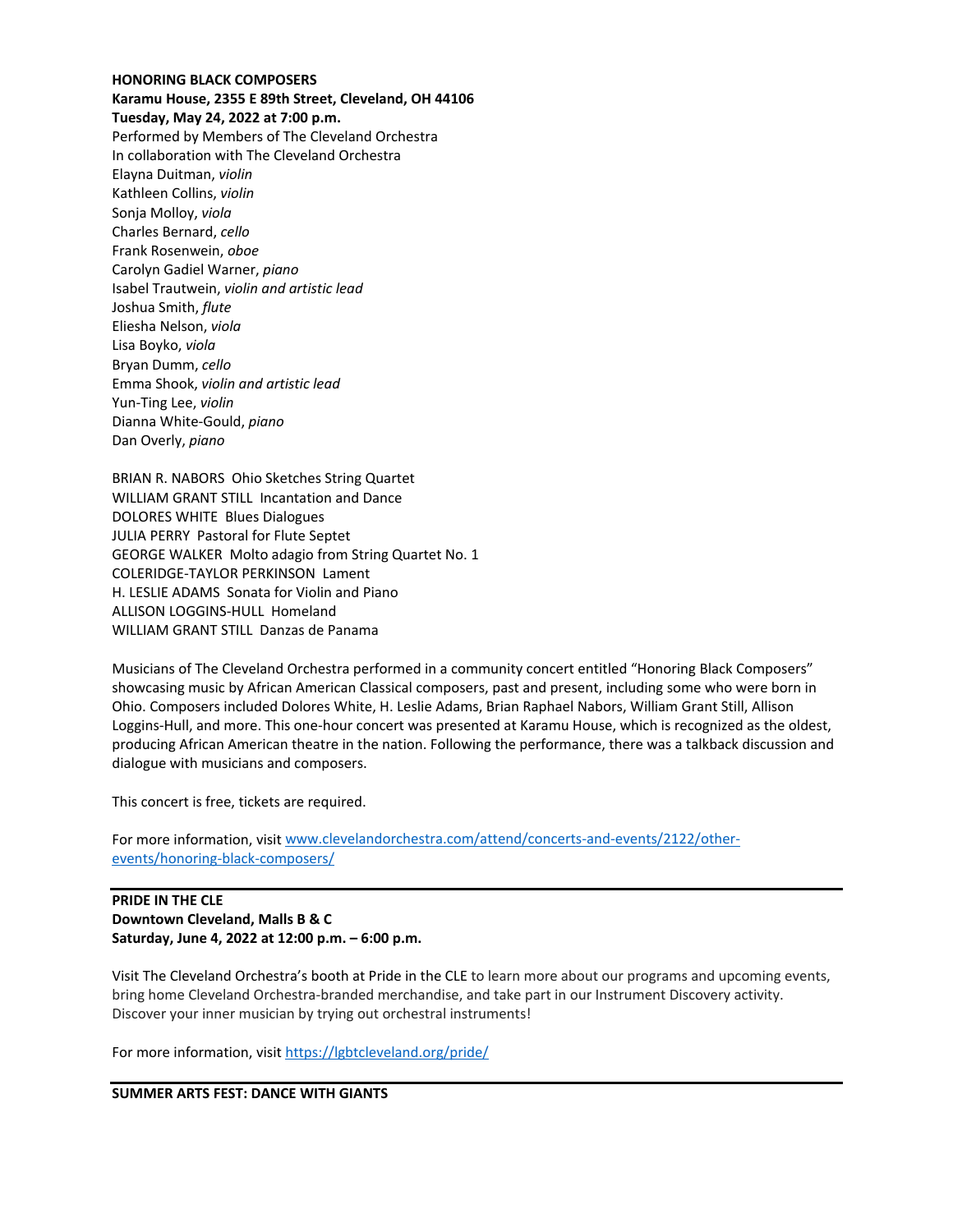#### **Wade Oval, University Circle, 10820 East Blvd Cleveland, OH 44106 Saturday, June 11, 2022 at 11:00 a.m. – 5:00 p.m.**

Visit The Cleveland Orchestra's booth at Summer Arts Fest to learn more about our programs and upcoming events, bring home Cleveland Orchestra-branded merchandise, and take part in our Instrument Discovery activity. Discover your inner musician by trying out orchestral instruments!

For more information, visi[t https://www.universitycircle.org/events/2022/06/11/summer-arts-fest-dance-with](https://www.universitycircle.org/events/2022/06/11/summer-arts-fest-dance-with-giants)[giants](https://www.universitycircle.org/events/2022/06/11/summer-arts-fest-dance-with-giants) 

#### **MUSIC EXPLORERS CONCERT Frank Novak Park, Cleveland Public Library Carnegie West Branch, Ohio City 1900 Fulton Road, Cleveland, OH 44113 July** *(date to be confirmed)*

A Cleveland Orchestra chamber ensemble will perform a short Music Explorers concert for young audiences at Frank Novak Park to learn about the instruments of the orchestra, one at a time, with an engaging host leading these engaging musical adventures. Presented by PNC Bank.

#### **LA PLACITA FESTIVAL 3104 W 25th St, Cleveland, OH 44109 Sunday, July 31, 2022 at 1:00 p.m. – 8:00 p.m.**

A Cleveland Orchestra chamber ensemble will perform a short concert of works by Hispanic composers for audiences at La Placita Festival. Visit our booth at the festival to learn more about our programs and upcoming events and bring home Cleveland Orchestra-branded merchandise.

For more information, visi[t https://www.facebook.com/LaPlacitaCleveland/](https://www.facebook.com/LaPlacitaCleveland/) 

#### **FRONT PORCH CONCERT SERIES Lakewood Public Library, 15425 Detroit Avenue, Lakewood, OH 44107 Friday, August 12, 2022 at 7:00 p.m.**

A Cleveland Orchestra chamber ensemble will perform a concert for audiences at Lakewood Public Library in conjunction with one of Lakewood's favorite traditions, their Front Porch Concert Series. The concert will be approximately one hour in length.

For more information, visit https://www.lakewoodalive.org/event/2022-front-porch-concert-series/

**MUSIC EXPLORERS CONCERT PorchRokr Music and Art Festival Highland Square, Akron, OH Saturday, August 20, 2022 at 11:00 a.m.**

A Cleveland Orchestra chamber ensemble will perform a short Music Explorers concert for young audiences at PorchRokr Music and Art Festival to learn about the instruments of the orchestra, one at a time, with an engaging host leading these engaging musical adventures. Visit our booth at the festival to learn more about our programs and upcoming events and bring home Cleveland Orchestra-branded merchandise.

**ONE WORLD DAY Cleveland Cultural Gardens Sunday, August 28, 2022 at 11:00 a.m. – 6:00 p.m.**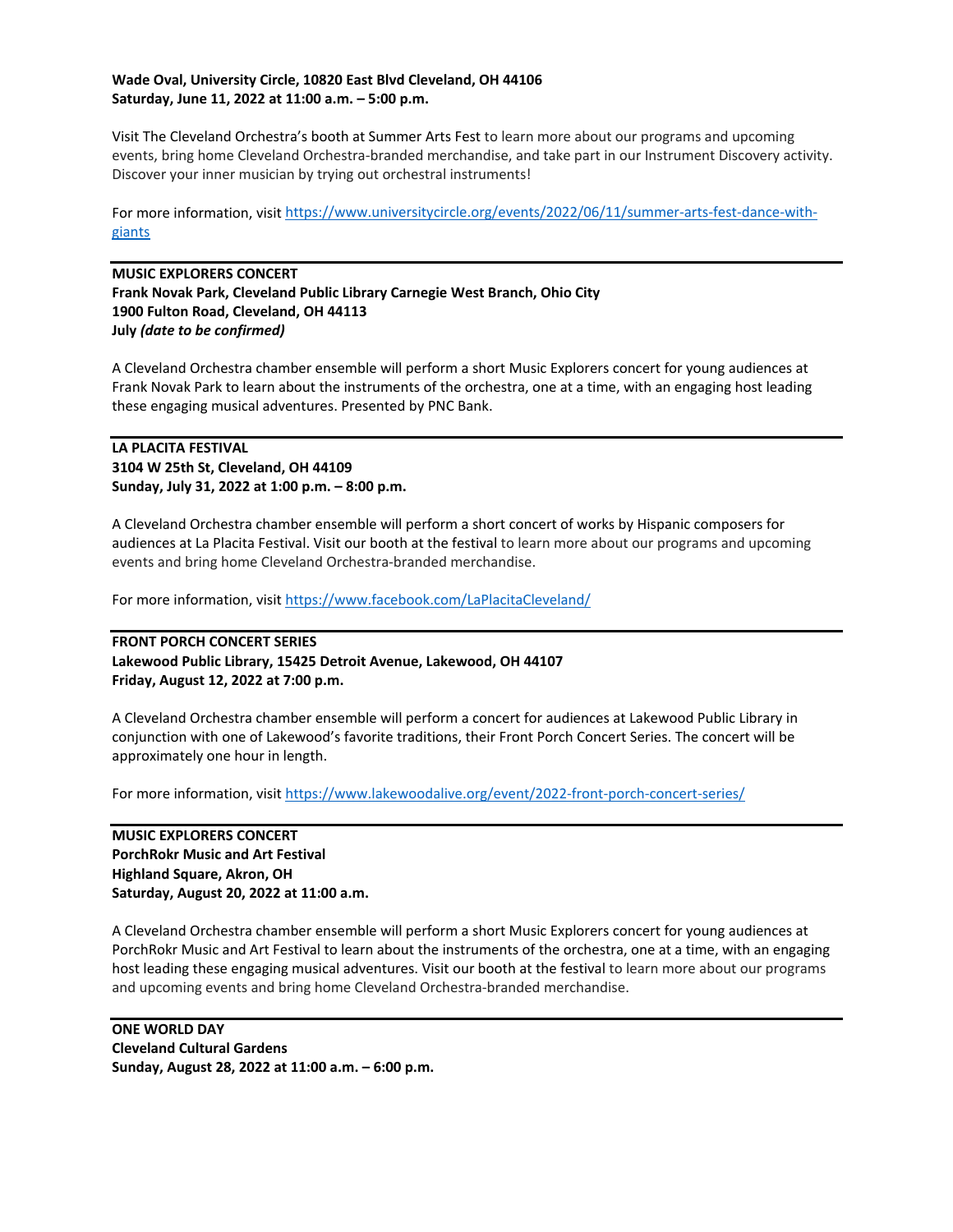Visit The Cleveland Orchestra's booth at One World Day to learn more about our programs and upcoming events, bring home Cleveland Orchestra-branded merchandise, and take part in our Instrument Discovery activity. Discover your inner musician by trying out orchestral instruments!

For more information, visi[t https://clevelandculturalgardens.org/one-world-day/](https://clevelandculturalgardens.org/one-world-day/) 

#### **HISPANIC HERITAGE MONTH CONCERT Julia de Burgos Cultural Arts Center, 2800 Archwood Avenue, Cleveland, OH 44109 September/October** *(date to be confirmed)*

A Cleveland Orchestra chamber ensemble will perform a short concert for audiences at Julia de Burgos Cultural Arts Center in celebration of Hispanic Heritage Month. The Julia de Burgos Cultural Arts Center was one of three recipients of our Dr. Martin Luther King, Jr. Community Service Award in 2022, and they were honored for their important work in providing programs and events for the Latinx artists, youth, and families throughout Cleveland.

For more information, visit https://juliadeburgos.org/

## **Cleveland Orchestra Education and Community Engagement vision**

The Cleveland Orchestra's education and community engagement programs are part of its bold vision for the future. The Orchestra recognizes its responsibility to reimagine the music education landscape in Northeast Ohio, for the region's children and for our collective future. These programs and offerings move the Orchestra closer to accomplishing four key goals:

- 1. Expand *access* and remove barriers so that every child in Greater Cleveland can experience The Cleveland Orchestra.
- 2. Enable more children from all walks of life to *play music* and reap the life-long cognitive, academic, and social-emotional benefits that music study provides.
- 3. *Advocate* for why music matters, raising awareness for the well-documented benefits of music for people of all ages and for the essential role music and the arts play in society.
- 4. *Unite* our diverse community through music, connecting people to each other through the power of music.

## **Free online educational resources**

Through online resources and videos, educators, and music lovers in Cleveland and around the world can learn about the Orchestra and its instruments. Among the online offerings:

• **Choose Your Instrument** is a video series that guides beginners in choosing an orchestral instrument. The videos showcase world-class Cleveland Orchestra musicians on stage at Severance sharing musical stories, practical tips, and encouragement for students to join their orchestra or band program, along with a brief solo performance. Watch the full series on our YouTube channel at this playlist link:

<https://www.youtube.com/playlist?list=PL3zevNxAsOJ87ulNueGSNeSocIXCQrUdx>

• Gather 'round for **Storytime with The Cleveland Orchestra**, where musicians read their favorite story books. Designed for ages 3-11, this series features enchanting, whimsical illustrations that float throughout the frame to bring these stories to life. Watch the full series on our YouTube channel at this playlist link:

[https://www.youtube.com/playlist?list=PL3zevNxAsOJ\\_E2Skr1\\_metLUZrgSdcWz9](https://www.youtube.com/playlist?list=PL3zevNxAsOJ_E2Skr1_metLUZrgSdcWz9)

• **What Is An Orchestra?** is a dynamic and engaging video series for students hosted by Associate Conductor Vinay Parameswaran and featuring musicians of The Cleveland Orchestra. This series teaches the fundamentals of an orchestra, the role of the conductor, and the unique sounds and personalities of the instrument families. Designed primarily for students in Grades 4-8, learners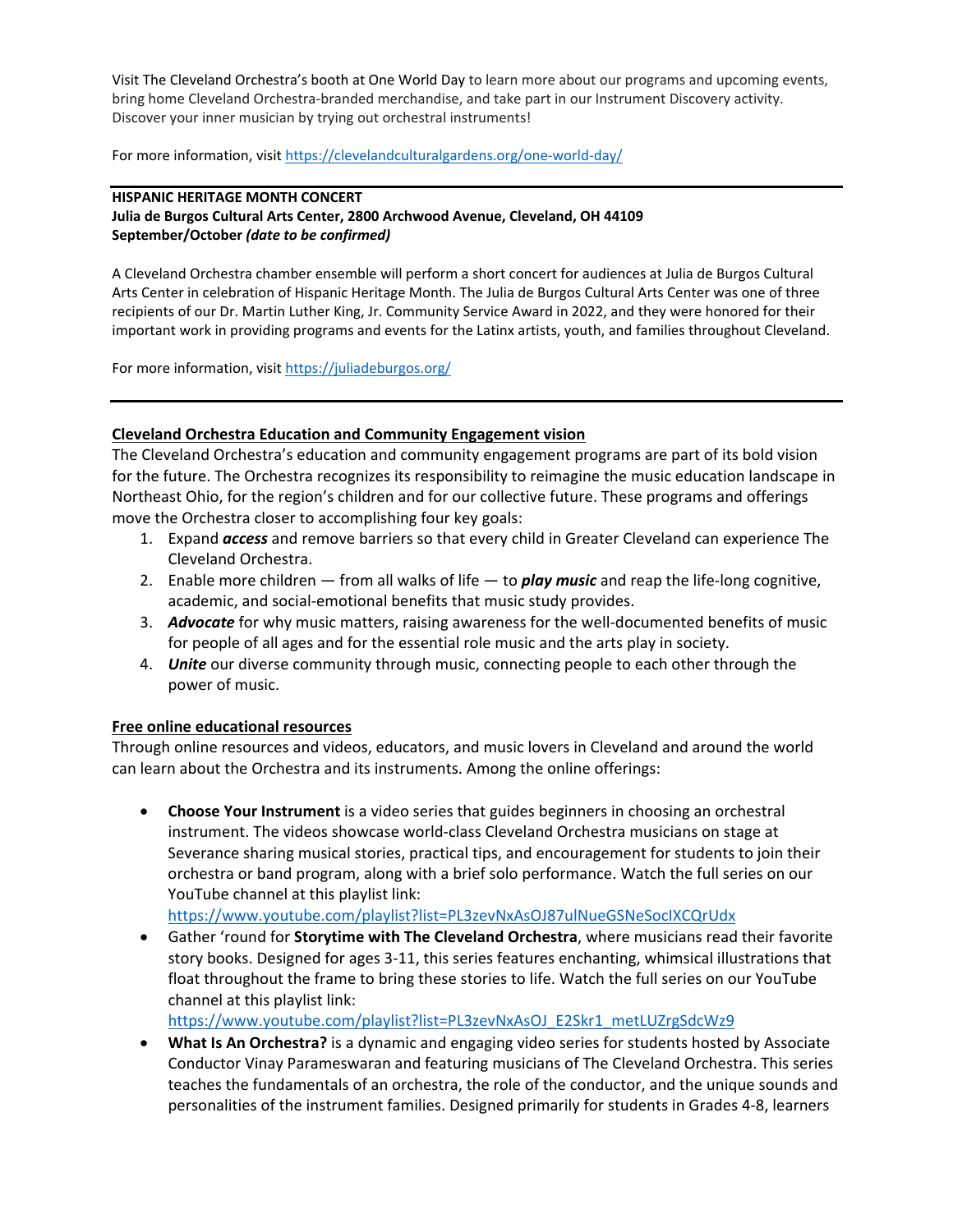of all ages will enjoy the five-episode series which also includes guided lessons and interactive quizzes. Watch the full series on our YouTube channel at this playlist link: [https://www.youtube.com/playlist?list=PL3zevNxAsOJ\\_7tmIr\\_6ieohulQWdvbvtH](https://www.youtube.com/playlist?list=PL3zevNxAsOJ_7tmIr_6ieohulQWdvbvtH) 

• You can find more of our digital resources here: <https://www.clevelandorchestra.com/engage/learning-resources/>

The popular **Under 18s Free** program, part of The Cleveland Orchestra's **Center for Future Audiences**, continues to expand access for young audiences by making Orchestra concerts affordable for families, offering free tickets to young people 17 and under, for the Family Concert Series, Music Explorers, Cleveland Orchestra Youth Orchestra concerts, and select Cleveland Orchestra Severance Music Center and Blossom Music Festival concerts again this season. The Cleveland Orchestra's **Center for Future Audiences**, created with a lead endowment gift from the Maltz Family Foundation, was established to fund programs to develop new generations of audiences for Cleveland Orchestra concerts in Northeast Ohio. In addition to Under 18s Free, the Center also supports programs for college students and young professionals.

Watch a highlight reel from last summer's community concerts at our YouTube channel here: [www.youtube.com/watch?v=QrjMovvK29c](http://www.youtube.com/watch?v=QrjMovvK29c) 

For information about the Orchestra's continuing Education and Community Engagement programs, visit our website at [www.clevelandorchestra.com/education-and-community/education-overview/.](http://www.clevelandorchestra.com/education-and-community/education-overview/)

## **The Cleveland Orchestra's Education and Community Programs Serving Northeast Ohio**

The Cleveland Orchestra's commitment to education and community service was central to the establishment of the Orchestra in 1918, and has never been more important. Over the past hundred years, The Cleveland Orchestra has introduced more than four million young people to symphonic music through live concert experiences. Today, with the support of many generous individual, foundation, corporate, and governmental funding partners, the Orchestra's education and community programs reach more than 100,000 young people and adults annually, helping to foster a lifelong relationship with music. As Music Director Franz Welser-Mӧst leads the Orchestra into its second century with a renewed commitment to music education and community engagement based on his belief that every child's life should include music, he continues to emphasize that the arts are critical to a well-rounded education and that learning is a lifelong pursuit and journey.

As we look to the future, we strive to be Cleveland's Orchestra, engaging our diverse citizenry and building community through music, removing barriers to participation, advocating for and helping to facilitate equitable access to comprehensive music education in schools, nurturing the next generation of musicians and audience members, and harnessing the life-changing power of music to make the world a better place through new initiatives developed for even greater impact. For more information visi[t www.clevelandorchestra.com/education-and-community/overview/.](http://www.clevelandorchestra.com/education-and-community/overview/)

## **With Gratitude**

The Cleveland Orchestra recognizes the following supporters, who provide vital funding for these programs:

*Community Program Funders* Jeanette Grasselli Brown and Glenn R. Brown\* Medical Mutual